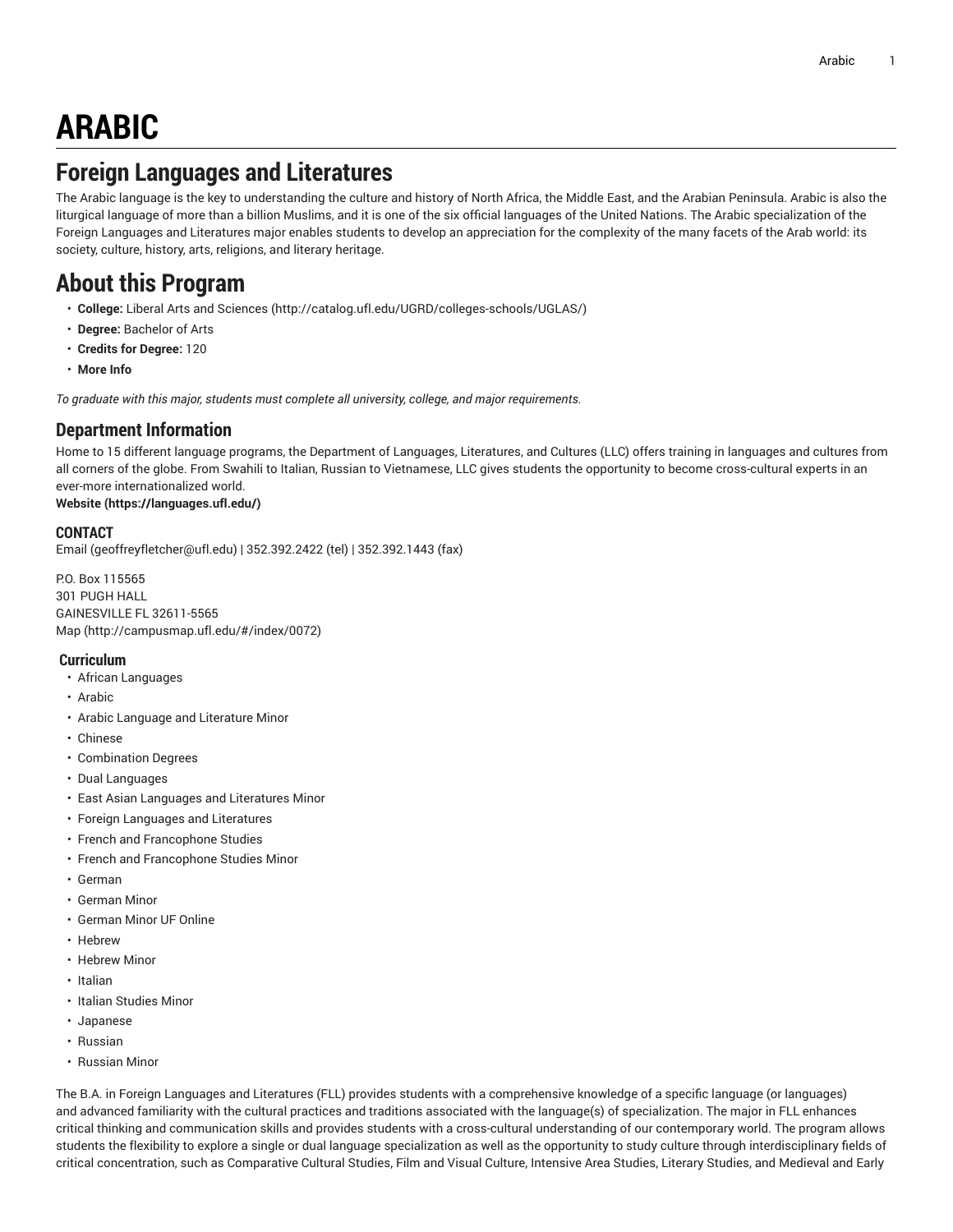Modern Studies. A major in FLL offers an excellent basis for a variety of careers, including graduate study in an area of foreign language and culture and/or in the humanities and social sciences, as well as careers in education, international development, diplomacy and government, national security, communications, law, journalism, arts and culture, publishing, and global business. Participation in UF study-abroad programs or a UF approved program is highly encouraged.

The Arabic specialization of the Foreign Languages and Literatures major provides students with a solid background in the linguistic, literary, and cultural aspects of the Arab World, including North Africa, the Arab Middle East and the Arabian Peninsula. The major gives students a foundation in the Arabic language, including speaking, reading, writing, and listening, as well as the opportunity to advance their knowledge of Arab cultures. It prepares students for graduate school and is ideal for students considering careers in government and diplomacy, academia, business, and international development. Many students choose to double major in the Arabic specialization of the Foreign Languages and Literatures major and another subject in social sciences, humanities, business, or journalism.

# **Coursework for the Major**

The Arabic specialization of the Foreign Languages and Literatures major consists of preparatory language study at the lower division (1000 and 2000 level), and 33 hours of advanced language, theory, and culture study in the upper division (3000 level and above).

*All coursework for the major must be completed with minimum grades of C.*

| Code                                                | <b>Title</b>                        | <b>Credits</b>           |
|-----------------------------------------------------|-------------------------------------|--------------------------|
| <b>Required Foundation Coursework</b>               |                                     |                          |
| ARA 1130                                            | <b>Beginning Arabic 1</b>           | 5                        |
| <b>ARA 1131</b>                                     | <b>Beginning Arabic 2</b>           | 5                        |
| <b>ARA 2220</b>                                     | Intermediate Arabic 1               | $\overline{\mathcal{A}}$ |
| ARA 2221                                            | Intermediate Arabic 2               |                          |
| <b>Required Core Coursework</b>                     |                                     |                          |
| Advanced Language and Culture                       |                                     |                          |
| ARA 3410                                            | <b>Advanced Arabic 1</b>            | $\mathsf{3}$             |
| ARA 3411                                            | <b>Advanced Arabic 2</b>            | 3                        |
| ARA 4420                                            | Arabic through the Texts            | 3                        |
| <b>Advanced Elective Coursework</b>                 |                                     |                          |
| Select 15 credits:                                  |                                     | 15                       |
| ABT 3130                                            | Arabic Literary Heritage 1          |                          |
| ABT 3500                                            | Arabic Culture                      |                          |
| ABT 4131                                            | The Our'an as Literature            |                          |
| ARA 3241                                            | Spoken Arabic                       |                          |
| ARA 3510                                            | The Arab Woman                      |                          |
| ARA 4400                                            | Fourth Year Arabic 1                |                          |
| ARA 4401                                            | Fourth Year Arabic 2                |                          |
| ARA 4822                                            | <b>Arabic Sociolinguistics</b>      |                          |
| ARA 4850                                            | <b>Structure of Standard Arabic</b> |                          |
| ARA 4905                                            | Individual Study (3 credits max.)   |                          |
| ARA 4930                                            | <b>Special Topics</b>               |                          |
| <b>Critical Concentration</b>                       |                                     |                          |
| Select nine credits from one area:                  |                                     | 9                        |
| Intensive Area Studies: Arabic Studies <sup>2</sup> |                                     |                          |
| <b>Comparative Cultural Studies</b>                 |                                     |                          |
| <b>Film and Visual Culture</b>                      |                                     |                          |
| <b>Literary Studies</b>                             |                                     |                          |
| Medieval and Early Modern Studies                   |                                     |                          |
| <b>Total Credits</b>                                |                                     | 51                       |

1 Although courses may appear in more than one group they may be counted toward only one group. 2

Recommended for those planning to pursue careers requiring advanced level skills in Arabic or graduate work in Arabic studies.

# **Overseas Study**

Students of the Arabic specialization of the Foreign Languages and Literatures major are encouraged to study abroad for a summer or a semester. Students may choose the summer UF-sponsored program in the Arabic Language Institute in Fez (ALIF) in Morocco. The program offers students the opportunity to earn 11 credit hours (only 6 credits count toward the major).

[More](https://ufabroad.internationalcenter.ufl.edu/?FuseAction=Programs.ViewProgramAngular&id=10041) info ([https://ufabroad.internationalcenter.ufl.edu/?FuseAction=Programs.ViewProgramAngular&id=10041\)](https://ufabroad.internationalcenter.ufl.edu/?FuseAction=Programs.ViewProgramAngular&id=10041)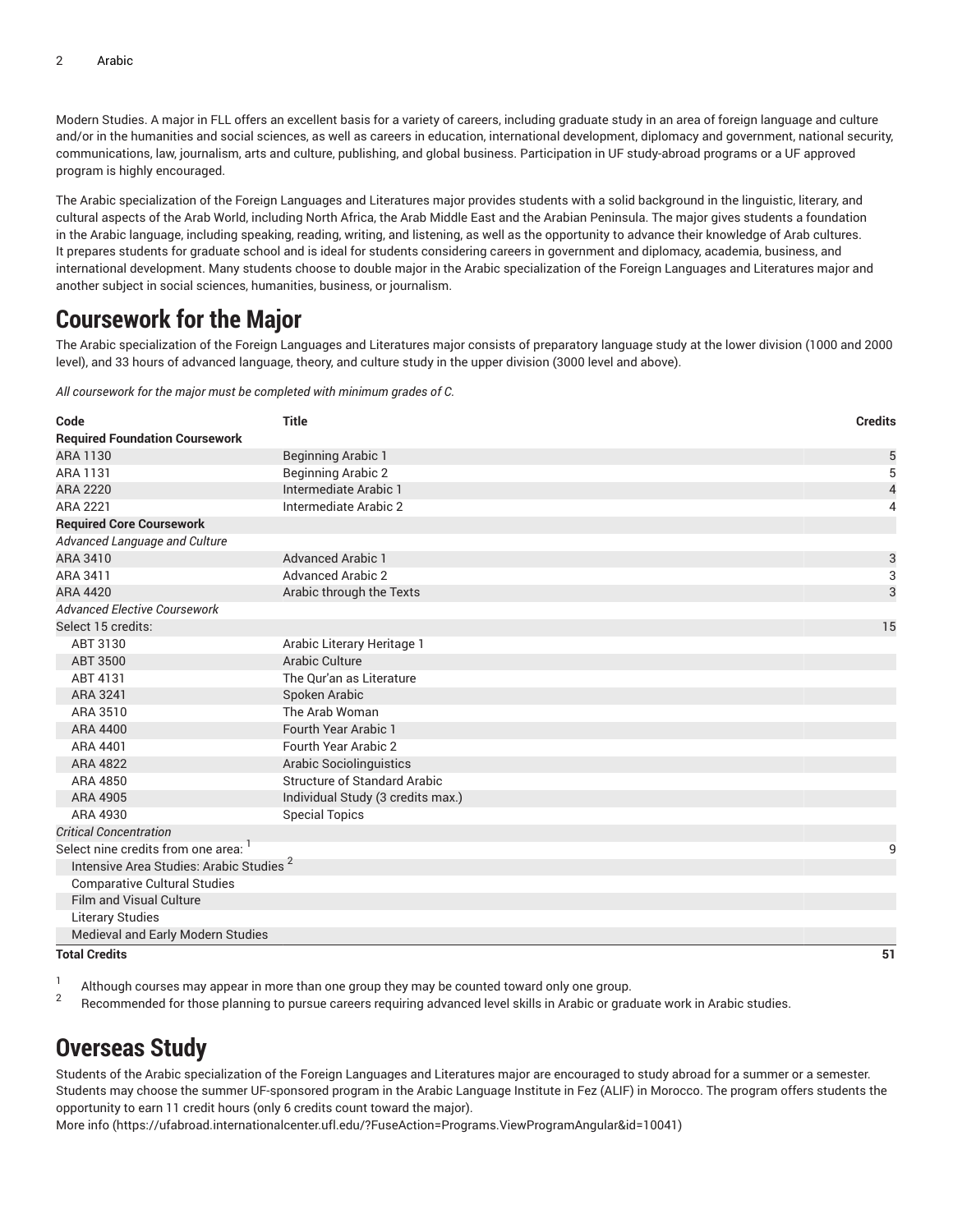Students may also choose another UF-approved study-abroad program in Morocco or another Arab country (e.g., in Jordan, Qatar).

# **Placement**

In all languages, students with either a native background in the language or prior study in that language might be eligible to place out of the preparatory language courses and should meet with the undergraduate coordinator to arrange for placement assessment. Literacy in Standard Arabic is expected.

# **Research**

Students with an upper-division GPA of 3.5 are encouraged to write a thesis for high or highest honors at graduation.

### **Critical Tracking**

Critical Tracking records each student's progress in courses that are required for entry to each major. Please note the critical-tracking requirements below on a per-semester basis.

#### For degree requirements outside of the major, refer to CLAS Degree Requirements: Structure of a CLAS Degree.

Equivalent critical-tracking courses as determined by the State of Florida Common Course [Prerequisites](https://dlss.flvc.org/pbhs/cqkjp36deG03JcO5t3/actionHandler.jsp/doc.pdf) ([https://dlss.flvc.org/pbhs/](https://dlss.flvc.org/pbhs/cqkjp36deG03JcO5t3/actionHandler.jsp/doc.pdf) [cqkjp36deG03JcO5t3/actionHandler.jsp/doc.pdf](https://dlss.flvc.org/pbhs/cqkjp36deG03JcO5t3/actionHandler.jsp/doc.pdf)) may be used for transfer students.

# **SEMESTER 1**

• 2.0 UF GPA required

# **SEMESTER 2**

• 2.0 UF GPA required

# **SEMESTER 3**

- Complete ARA 1130 or higher-level Arabic Language course with a minimum grade of C and a 2.5 critical-tracking GPA
- 2.0 UF GPA required

# **SEMESTER 4**

- Complete ARA 1131 or higher-level Arabic Language course with a minimum grade of C and a 2.5 critical-tracking GPA
- 2.0 UF GPA required

# **SEMESTER 5**

- Complete ARA 2220 or a higher-level Arabic Language course with a minimum grade of C and a 2.5 critical-tracking GPA
- 2.0 UF GPA required

# **Semester 6**

- Complete ARA 2221 or a higher-level Arabic language course
- Complete 2 Advanced Electives
- 2.0 UF GPA required

### **Semester 7**

- Complete ARA 3410
- Complete 1 Advanced Elective
- Complete 1 Critical Concentration course
- 2.0 UF GPA required

### **Semester 8**

- Complete ARA 3411
- Completed ARA 4420
- Complete 2 Advanced Electives
- Complete 2 Critical Concentration courses
- 2.0 UF GPA required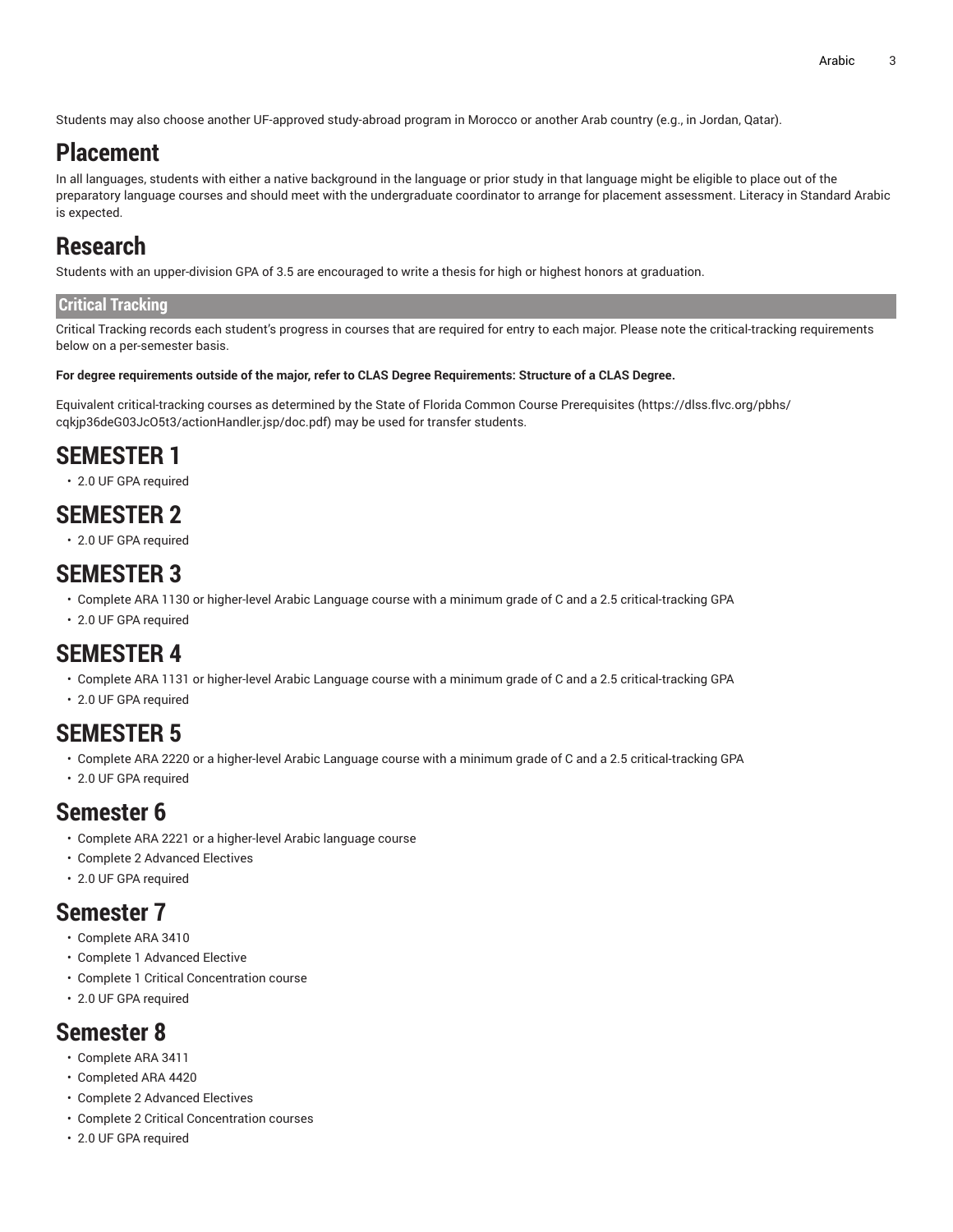### **Model Semester Plan**

Students are expected to complete the writing requirement while in the process of taking the courses below. Students are also expected to complete the general education international (GE-N) and diversity (GE-D) requirements concurrently with another general education requirement (typically, GE-C, H, or S). 3000 level or above critical concentration courses outside of Arabic may count toward the 3000 level or above electives outside of the major.

To remain on track, students must complete the appropriate critical-tracking courses, which appear in bold. These courses must be completed by the terms as listed above in the Critical Tracking criteria.

This semester plan represents an example progression through the major. Actual courses and course order may be different depending on the student's *academic record and scheduling availability of courses. Prerequisites still apply.*

| <b>Course</b>                                                                      | Title                                                                                                                      | <b>Credits</b> |
|------------------------------------------------------------------------------------|----------------------------------------------------------------------------------------------------------------------------|----------------|
| <b>Semester One</b>                                                                |                                                                                                                            |                |
| ARA 1130                                                                           | Beginning Arabic 1 (Critical Tracking)                                                                                     | 5              |
| #genedcoursestext)                                                                 | State Core Gen Ed Biological or Physical Sciences (http://catalog.ufl.edu/UGRD/academic-programs/general-education/        | 3              |
|                                                                                    | State Core Gen Ed Composition (http://catalog.ufl.edu/UGRD/academic-programs/general-education/#genedcoursestext); Writing | 3              |
| Requirement                                                                        |                                                                                                                            |                |
|                                                                                    |                                                                                                                            | 3              |
|                                                                                    | State Core Gen Ed Social and Behavioral Sciences (http://catalog.ufl.edu/UGRD/academic-programs/general-education/         |                |
| #genedcoursestext)                                                                 | <b>Credits</b>                                                                                                             | 14             |
|                                                                                    |                                                                                                                            |                |
| <b>Semester Two</b>                                                                |                                                                                                                            |                |
| ARA 1131                                                                           | Beginning Arabic 2 (Critical Tracking)                                                                                     | 5              |
| Quest 1 (Gen Ed Humanities)                                                        |                                                                                                                            | 3              |
| Science Laboratory (Gen Ed Biological or Physical Sciences)                        |                                                                                                                            | $\mathbf{1}$   |
|                                                                                    | State Core Gen Ed Mathematics (http://catalog.ufl.edu/UGRD/academic-programs/general-education/#genedcoursestext)          | 3              |
| <b>Gen Ed Physical Sciences</b>                                                    |                                                                                                                            | 3              |
|                                                                                    | <b>Credits</b>                                                                                                             | 15             |
| <b>Semester Three</b>                                                              |                                                                                                                            |                |
| ARA 2220                                                                           | Intermediate Arabic 1 (Critical Tracking)                                                                                  | $\overline{4}$ |
|                                                                                    | State Core Gen Ed Humanities (http://catalog.ufl.edu/UGRD/academic-programs/general-education/#genedcoursestext)           | 3              |
| <b>Gen Ed Mathematics</b>                                                          |                                                                                                                            | 3              |
| Gen Ed Biological or Physical Sciences (area NOT taken in semester 1) <sup>1</sup> |                                                                                                                            | 3              |
| <b>Gen Ed Social and Behavioral Sciences</b>                                       |                                                                                                                            | 3              |
|                                                                                    | <b>Credits</b>                                                                                                             | 16             |
| <b>Semester Four</b>                                                               |                                                                                                                            |                |
| <b>ARA 2221</b>                                                                    | Intermediate Arabic 2 (Critical Tracking)                                                                                  | $\overline{4}$ |
| Advanced elective (Critical Tracking; in the major)                                |                                                                                                                            | 3              |
| Gen Ed Social and Behavioral Sciences and Diversity                                |                                                                                                                            | 3              |
| Electives (3000 level or above; not in major)                                      |                                                                                                                            | 6              |
|                                                                                    | <b>Credits</b>                                                                                                             | 16             |
| <b>Semester Five</b>                                                               |                                                                                                                            |                |
| ARA 3410                                                                           | Advanced Arabic 1 (Critical Tracking)                                                                                      | 3              |
| <b>Gen Ed Biological Sciences</b>                                                  |                                                                                                                            | 3              |
| Gen Ed Composition; Writing Requirement                                            |                                                                                                                            | 3              |
| Critical concentration course (Critical Tracking)                                  |                                                                                                                            | 3              |
| Advanced elective (Critical Tracking; in the major)                                |                                                                                                                            | 3              |
|                                                                                    | <b>Credits</b>                                                                                                             | 15             |
| <b>Semester Six</b>                                                                |                                                                                                                            |                |
| ARA 3411                                                                           | Advanced Arabic 2 (Critical Tracking)                                                                                      | 3              |
|                                                                                    |                                                                                                                            |                |
| Advanced elective (Critical Tracking; in the major)                                |                                                                                                                            | 3              |
| Elective (3000 level or above, not in major)                                       |                                                                                                                            | 3              |
| <b>Electives</b>                                                                   |                                                                                                                            | 5              |
|                                                                                    | <b>Credits</b>                                                                                                             | 14             |
| <b>Semester Seven</b>                                                              |                                                                                                                            |                |
| Critical concentration course (Critical Tracking)                                  |                                                                                                                            | 3              |
| Advanced electives (Critical Tracking; in the major)                               |                                                                                                                            | 6              |
| Elective (3000 level or above, not in major)                                       |                                                                                                                            | 3              |
| Elective or senior thesis option                                                   |                                                                                                                            | 3              |
|                                                                                    | <b>Credits</b>                                                                                                             | 15             |
| <b>Semester Eight</b>                                                              |                                                                                                                            |                |
| ARA 4420                                                                           | Arabic through the Texts (Critical Tracking)                                                                               | 3              |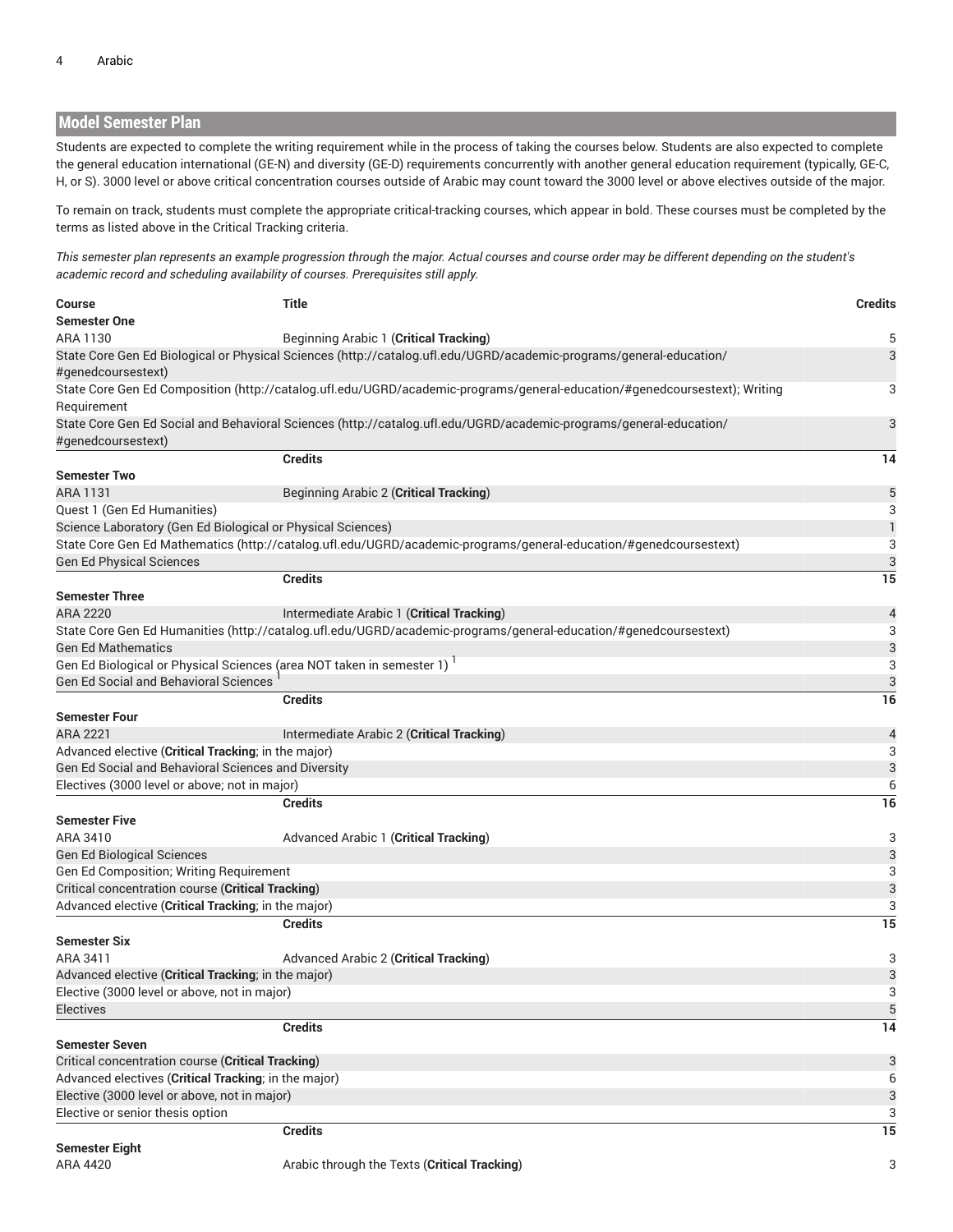| Critical concentration course (Critical Tracking) |     |
|---------------------------------------------------|-----|
| Electives (3000 level or above, not in major)     |     |
| Elective                                          |     |
| <b>Credits</b>                                    | 15  |
| <b>Total Credits</b>                              | 120 |

1 One of these courses must be a UF Quest 2 course

### **Concentration Courses**

# **Critical Concentration Courses**

### **9 Credits from One Concentration**

### **Although courses may appear in more than one group they may be counted toward only one group**

| Code                                | Title                                                               | <b>Credits</b> |
|-------------------------------------|---------------------------------------------------------------------|----------------|
| Intensive Area Studies: Arabic      |                                                                     |                |
| ABT 3130                            | Arabic Literary Heritage 1                                          | 3              |
| ABT 3500                            | <b>Arabic Culture</b>                                               | 3              |
| ABT 4131                            | The Qur'an as Literature                                            | $\mathfrak{B}$ |
| ARA 3241                            | Spoken Arabic                                                       | 3              |
| ARA 3510                            | The Arab Woman                                                      | 3              |
| ARA 4400                            | Fourth Year Arabic 1                                                | 3              |
| ARA 4401                            | <b>Fourth Year Arabic 2</b>                                         | $\mathsf{3}$   |
| <b>ARA 4822</b>                     | Arabic Sociolinguistics                                             | 3              |
| ARA 4850                            | <b>Structure of Standard Arabic</b>                                 | 3              |
| ARA 4905                            | Individual Study (maximum 3 credits)                                | $1 - 5$        |
| ARA 4930                            | <b>Special Topics</b>                                               | 3              |
| <b>Comparative Cultural Studies</b> |                                                                     |                |
| <b>ABT 3500</b>                     | <b>Arabic Culture</b>                                               | 3              |
| ABT 4131                            | The Qur'an as Literature                                            | 3              |
| ARA 3510                            | The Arab Woman                                                      | 3              |
| CHI 3403                            | <b>Chinese Calligraphy</b>                                          | 3              |
| <b>CHT 3500</b>                     | Chinese Culture                                                     | 3              |
| CHT 3510                            | All the Tea in China                                                | 3              |
| CHT 3513                            | <b>Taoism and Chinese Culture</b>                                   | 3              |
| <b>CZT 3564</b>                     | Modern Czech Culture and Society                                    | 3              |
| <b>FRT 3004</b>                     | Monuments and Masterpieces of France                                | 3              |
| <b>FRT 3561</b>                     | Women in French Literature and/or Cinema                            | $3 - 4$        |
| GET 3003                            | <b>German Culture and Civilization 1</b>                            | 3              |
| <b>GET 3004</b>                     | Modern German Culture and Civilization                              | 3              |
| <b>GET 3200</b>                     | <b>Medieval Literary Culture</b>                                    | 3              |
| <b>GET 3580</b>                     | Representations of War in Literature and Visual Media               | 3              |
| <b>GET 3930</b>                     | Variable Topics in German Studies (German Fairy Tales)              | 3              |
| GEW 4401                            | <b>Cities as Cultural Centers</b>                                   | 3              |
| <b>HAI 3930</b>                     | <b>Haitian Culture and Society</b>                                  | 3              |
| <b>HAT 3503</b>                     | Haitian Culture and Literature in Translation                       | 3              |
| <b>HAT 3564</b>                     | <b>Haitian Culture and Society</b>                                  | 3              |
| <b>HAT 3700</b>                     | Introduction to Haitian Creole Linguistics                          | 3              |
| <b>ITT 3431</b>                     | Italy and Pilgrimages                                               | 3              |
| <b>ITT 3443</b>                     | Dante's Inferno (English)                                           | 3              |
| <b>ITT 3540</b>                     | Murder Italian Style: Crime Fiction and Film in Italy               | 3              |
| <b>ITT 3541</b>                     | <b>Gangsters and Godfathers: Italian Mafia Movies</b>               | 3              |
| <b>ITT 3700</b>                     | The Demolition of Man: Italian Perspectives on the Jewish Holocaust | 3              |
| <b>ITT 3930</b>                     | Special Topics in Italian Literature and Culture                    | 3              |
| <b>JMT 3500</b>                     | Jamaican Creole, Reggae, and Rastafari                              | 3              |
| JPT 3500                            | Japanese Culture                                                    | 3              |
| JPT 3521                            | Monsters and Horror in Japan                                        | 3              |
| JPT 3702                            | Japanese Visual Culture                                             | 3              |
| <b>JPT 4502</b>                     | Japanese Folklore                                                   | 3              |
| JPT 4510                            | Representations of Japan's Modern Empire                            | 3              |
|                                     |                                                                     |                |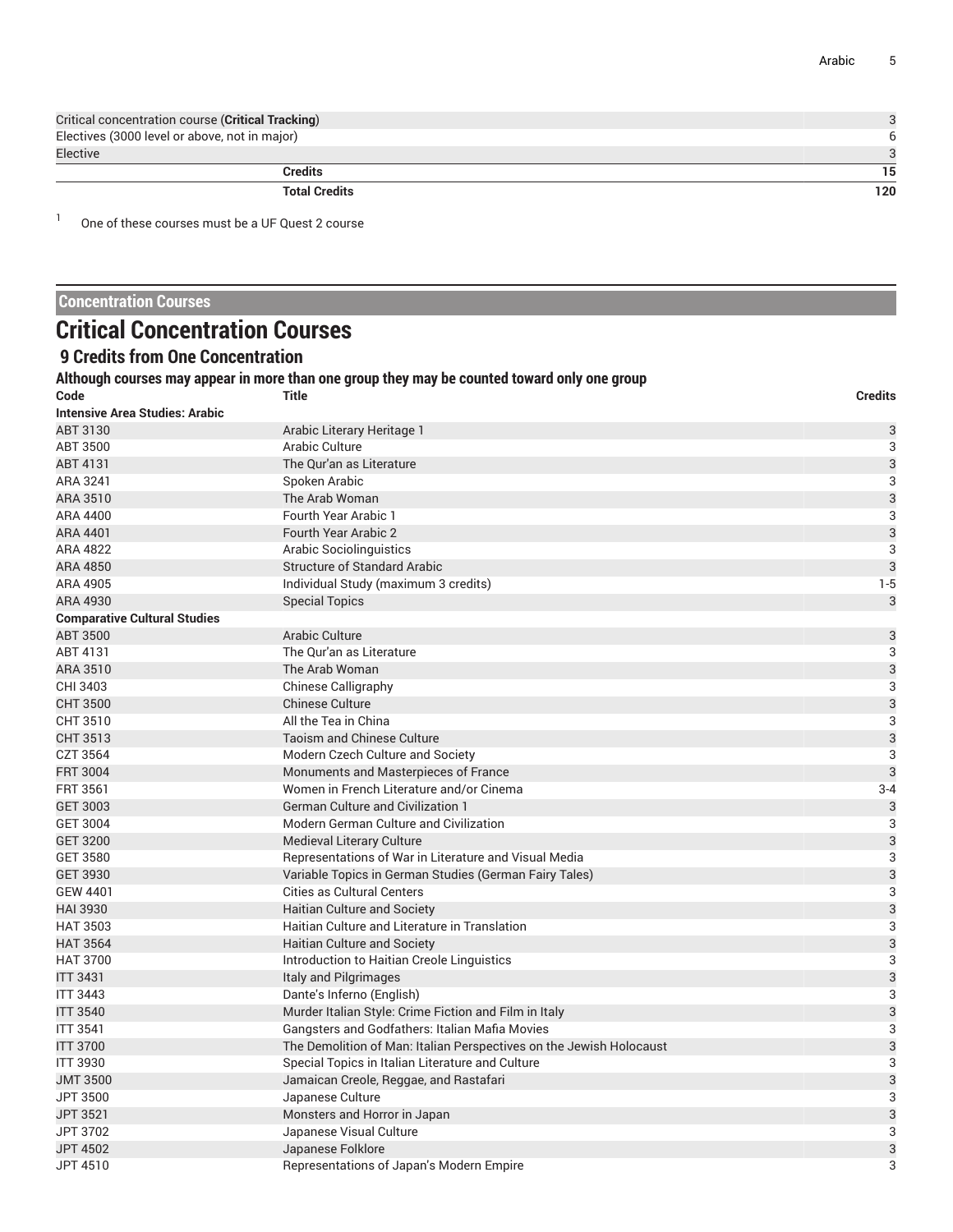| <b>RUT 3443</b>                | War and Peace                                                           | $\mathsf{3}$              |
|--------------------------------|-------------------------------------------------------------------------|---------------------------|
| <b>RUT 3500</b>                | Russian Cultural Heritage                                               | 3                         |
| <b>RUT 3501</b>                | Contemporary Russian Culture and Society                                | $\mathsf{3}$              |
| <b>RUT 3503</b>                | Violence and Terror in the Russian Experience                           | $\sqrt{3}$                |
| <b>RUT 3504</b>                | Russia Today                                                            | $\mathsf{3}$              |
| <b>RUT 3506</b>                | Creative Lives: Writers, Artists, and Extraordinary People              | 3                         |
| <b>RUT 3514</b>                | <b>Russian Fairy Tales</b>                                              | 3                         |
| <b>RUT 3530</b>                | Russia's Struggle with Nature: Legacies of Destruction and Preservation | 3                         |
| <b>RUT 3600</b>                | The Twentieth Century through Slavic Eyes                               | 3                         |
| <b>RUT 4450</b>                | <b>Russian Modernism</b>                                                | $\sqrt{3}$                |
| <b>VTT 3500</b>                | Vietnamese Culture                                                      | $\mathsf{3}$              |
| <b>YOT 3500</b>                | Yoruba Diaspora in the New World                                        | 3                         |
| <b>Film and Visual Culture</b> |                                                                         |                           |
| CHI 4930                       | Special Topics in Chinese Studies                                       | $\sqrt{3}$                |
| CHT 3391                       | Chinese Film and Media                                                  | $\overline{a}$            |
| CHT 3523                       | Hong Kong, Taiwan, and the New Global Cinema                            | $\overline{4}$            |
| <b>FRT 3520</b>                | French Cinema                                                           | $\overline{4}$            |
| FRT 3561                       | Women in French Literature and/or Cinema                                | $3 - 4$                   |
| <b>FRT 4523</b>                | European Identities, European Cinemas                                   | 4                         |
| <b>GET 3520</b>                | Early German Cinema to 1945                                             | $\overline{4}$            |
| <b>GET 3580</b>                | Representations of War in Literature and Visual Media                   | $\mathsf{3}$              |
| <b>GET 4521</b>                | Women and German Cinema                                                 | $\overline{4}$            |
| <b>GET 4523</b>                | New Cinema 1945 to the Present                                          | $\overline{\mathcal{L}}$  |
| <b>GET 4930</b>                | Variable Topics in German Studies                                       | 3                         |
| <b>HBR 4930</b>                | <b>Special Topics</b>                                                   | 3                         |
| <b>ITT 3521</b>                | Italian Cinema                                                          | $\overline{4}$            |
| <b>ITT 3540</b>                | Murder Italian Style: Crime Fiction and Film in Italy                   | $\mathsf{3}$              |
| <b>ITT 3541</b>                |                                                                         | $\sqrt{3}$                |
|                                | Gangsters and Godfathers: Italian Mafia Movies                          |                           |
| <b>ITT 3930</b>                | Special Topics in Italian Literature and Culture                        | $\mathbf{3}$              |
| <b>JPN 4930</b>                | Special Topics in Japanese Studies                                      | 3                         |
| JPT 3391                       | Introduction to Japanese Film                                           | $\overline{\mathcal{L}}$  |
| JPT 3521                       | Monsters and Horror in Japan                                            | 3                         |
| JPT 3702                       | Japanese Visual Culture                                                 | $\mathsf{3}$              |
| <b>RUT 3524</b>                | Russia through Film                                                     | 3                         |
| <b>SSA 4930</b>                | Special Topics in African Studies                                       | $\ensuremath{\mathsf{3}}$ |
| <b>Literary Studies</b>        |                                                                         |                           |
| ABT 3130                       | Arabic Literary Heritage 1                                              | 3                         |
| ABT 4131                       | The Qur'an as Literature                                                | 3                         |
| CHI 4930                       | Special Topics in Chinese Studies                                       | $\mathbf{3}$              |
| CHT 3110                       | Chinese Literary Heritage                                               | 3                         |
| CHT 3123                       | Pre-Modern Chinese Fiction in Translation                               | 3                         |
| CHT 3124                       | <b>Modern Chinese Fiction in Translation</b>                            | 3                         |
| CHT 4111                       | Dream of the Red Chamber                                                | 3                         |
| CHT 4603                       | Journey to the West                                                     | 3                         |
| <b>FRT 3004</b>                | Monuments and Masterpieces of France                                    | 3                         |
| FRT 3561                       | Women in French Literature and/or Cinema                                | $3 - 4$                   |
| <b>GET 3200</b>                | Medieval Literary Culture                                               | 3                         |
| GET 3201                       | Early Modern Literary Culture                                           | 3                         |
| GET 3501                       | History, Literature and Arts of Berlin                                  | 3                         |
| <b>GET 3580</b>                | Representations of War in Literature and Visual Media                   | 3                         |
| GET 3930                       | Variable Topics in German Studies (German Fairy Tales)                  | $\ensuremath{\mathsf{3}}$ |
| <b>GET 4930</b>                | Variable Topics in German Studies                                       | 3                         |
| <b>HAT 3503</b>                | Haitian Culture and Literature in Translation                           | $\ensuremath{\mathsf{3}}$ |
| <b>HBR 4930</b>                | <b>Special Topics</b>                                                   | 3                         |
| <b>HBT 3223</b>                | Identity and Dissent in the Hebrew Short Story                          | 3                         |
| <b>HBT 3563</b>                | Women in Modern Hebrew Fiction                                          | 3                         |
| <b>HBT 3564</b>                | Motherhood in Modern Hebrew Literature                                  | $\mathsf 3$               |
| <b>ITT 3431</b>                | Italy and Pilgrimages                                                   | 3                         |
| <b>ITT 3443</b>                | Dante's Inferno (English)                                               | 3                         |
| <b>ITT 3540</b>                | Murder Italian Style: Crime Fiction and Film in Italy                   | 3                         |
| <b>ITT 3700</b>                | The Demolition of Man: Italian Perspectives on the Jewish Holocaust     | 3                         |
| <b>ITT 3930</b>                | Special Topics in Italian Literature and Culture                        | 3                         |
|                                |                                                                         |                           |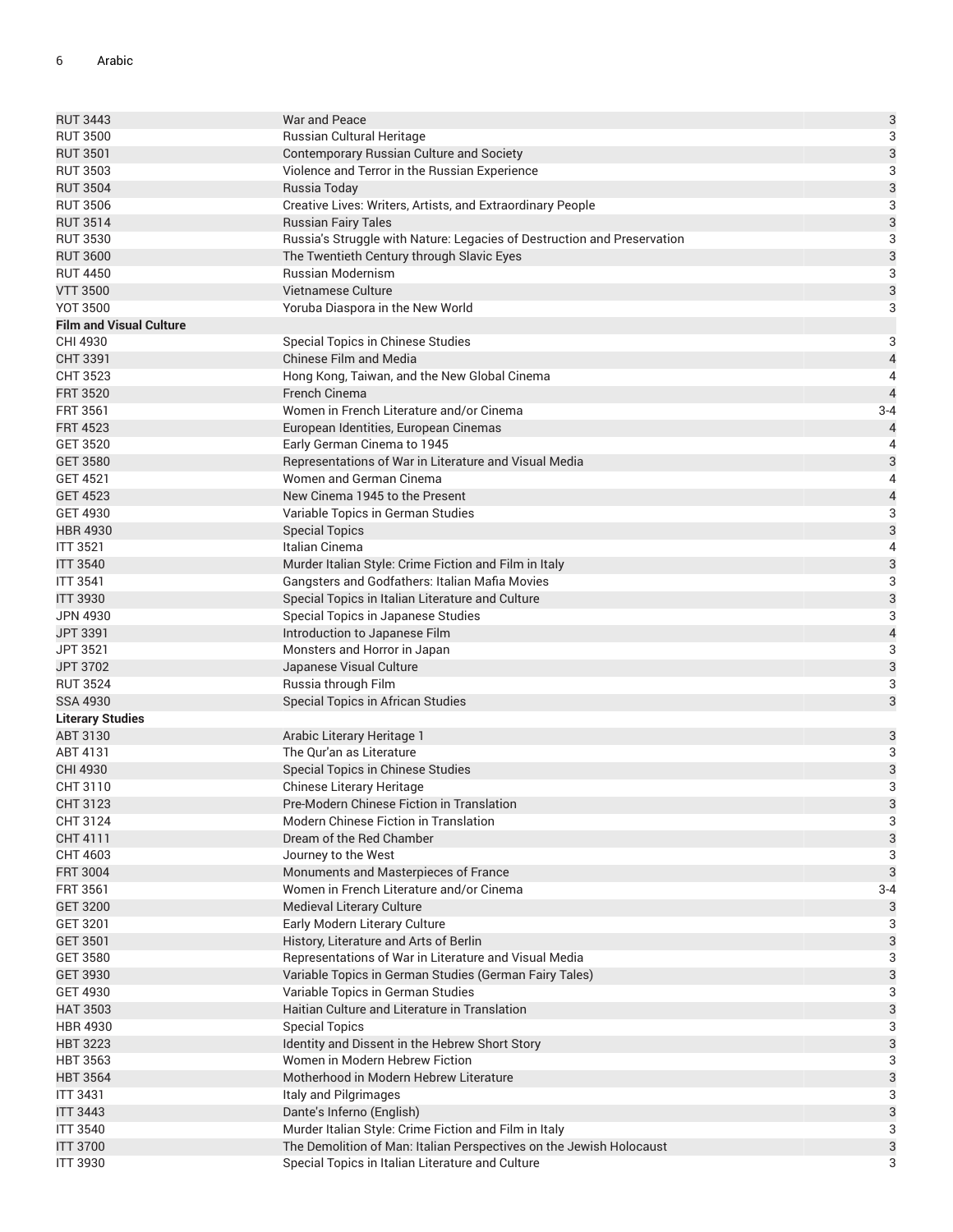| JPT 3100                                 | Tales of Kyoto                                                          | $\mathsf{3}$ |
|------------------------------------------|-------------------------------------------------------------------------|--------------|
| JPT 3120                                 | Modern Japanese Fiction in Translation                                  | 3            |
| JPT 3121                                 | Contemporary Japanese Literature: Postwar to Postmodern                 | 3            |
| JPT 3140                                 | Modern Women Writers                                                    | 3            |
| JPT 3150                                 | <b>Classical Japanese Poetry</b>                                        | 3            |
| JPT 3300                                 | Samurai War Tales                                                       | 3            |
| <b>JPT 3521</b>                          | Monsters and Horror in Japan                                            | 3            |
| JPT 4130                                 | The Tale of Genji                                                       | 3            |
| <b>JPT 4502</b>                          | Japanese Folklore                                                       | 3            |
| JPT 4510                                 | Representations of Japan's Modern Empire                                | 3            |
| <b>PLT 3930</b>                          | Special Topics in Polish Studies                                        | 3            |
| <b>RUT 3101</b>                          | <b>Russian Masterpieces</b>                                             | 3            |
| <b>RUT 3441</b>                          | <b>Tolstoy and Dostoevsky</b>                                           | 3            |
| <b>RUT 3442</b>                          | Themes from Russian Literature                                          | 3            |
| <b>RUT 3443</b>                          | War and Peace                                                           | 3            |
| <b>RUT 3452</b>                          | Russian Literature of the Twentieth Century                             | 3            |
| <b>RUT 3503</b>                          | Violence and Terror in the Russian Experience                           | 3            |
| <b>RUT 3506</b>                          | Creative Lives: Writers, Artists, and Extraordinary People              | 3            |
| <b>RUT 3514</b>                          | <b>Russian Fairy Tales</b>                                              | 3            |
| <b>RUT 3530</b>                          | Russia's Struggle with Nature: Legacies of Destruction and Preservation | 3            |
| <b>RUT 3600</b>                          | The Twentieth Century through Slavic Eyes                               | 3            |
| <b>RUT 3930</b>                          | Variable Topics in Russian Studies                                      | 3            |
| <b>RUT 4440</b>                          | Pushkin and Gogol                                                       | 3            |
| <b>RUT 4450</b>                          | <b>Russian Modernism</b>                                                | 3            |
| <b>SST 4502</b>                          | African Oral Literature                                                 | 3            |
| <b>SSW 3303</b>                          | Swahili Oral Literature                                                 | 3            |
| <b>SSW 4713</b>                          | <b>African Women Writers</b>                                            | 3            |
| <b>VTN 4930</b>                          | Special Topics in Vietnamese Studies                                    | 3            |
| <b>YOR 4502</b>                          | Yoruba Oral Literature                                                  | 3            |
| <b>Medieval and Early Modern Studies</b> |                                                                         |              |
| ARA 3510                                 | The Arab Woman                                                          | 3            |
| CHT 3110                                 | Chinese Literary Heritage                                               | 3            |
| CHT 3123                                 | Pre-Modern Chinese Fiction in Translation                               | 3            |
| CHT 3513                                 | <b>Taoism and Chinese Culture</b>                                       | 3            |
| CHT 4111                                 | Dream of the Red Chamber                                                | 3            |
| CHT 4122                                 | Religious Dimensions of Late Imperial Chinese Literature                | 3            |
| CHT 4603                                 | Journey to the West                                                     | 3            |
| <b>GET 3200</b>                          | Medieval Literary Culture                                               | 3            |
| GET 3201                                 | Early Modern Literary Culture                                           | 3            |
| <b>ITT 3431</b>                          | Italy and Pilgrimages                                                   | 3            |
| <b>ITT 3443</b>                          | Dante's Inferno (English)                                               | 3            |
| JPT 3300                                 | Samurai War Tales                                                       | 3            |
| JPT 3330                                 | Early Modern Japanese Literature                                        | 3            |
| JPT 3521                                 | Monsters and Horror in Japan                                            | 3            |
| <b>MEM 3003</b>                          | Introduction to the Medieval World                                      | 3            |
| <b>MEM 3300</b>                          | Castles and Cloisters: An Introduction to Medieval Communities          | 3            |
| <b>MEM 3301</b>                          | Palaces and Cities: An Introduction to Early Modern Communities         | 3            |
| <b>MEM 3730</b>                          | Studies in the Holy Roman Empire                                        | 3            |
| <b>MEM 3931</b>                          | Variable Topics in Medieval and Early Modern Studies                    | 3            |
|                                          |                                                                         |              |

### **Academic Learning Compact**

The Foreign Languages and Literatures (FLL) major enables students to achieve communicative competence in their language(s) of specialization. Students will become knowledgeable in the culture and literature and/or linguistics associated with their language area(s) such that they will be able to critically analyze and evaluate authentic sources in the target language(s) and formulate independent, critical perspectives in the target language(s). Further, students will learn the intercultural skills and practical know-how necessary to negotiate traveling, studying, and living in the target culture(s).